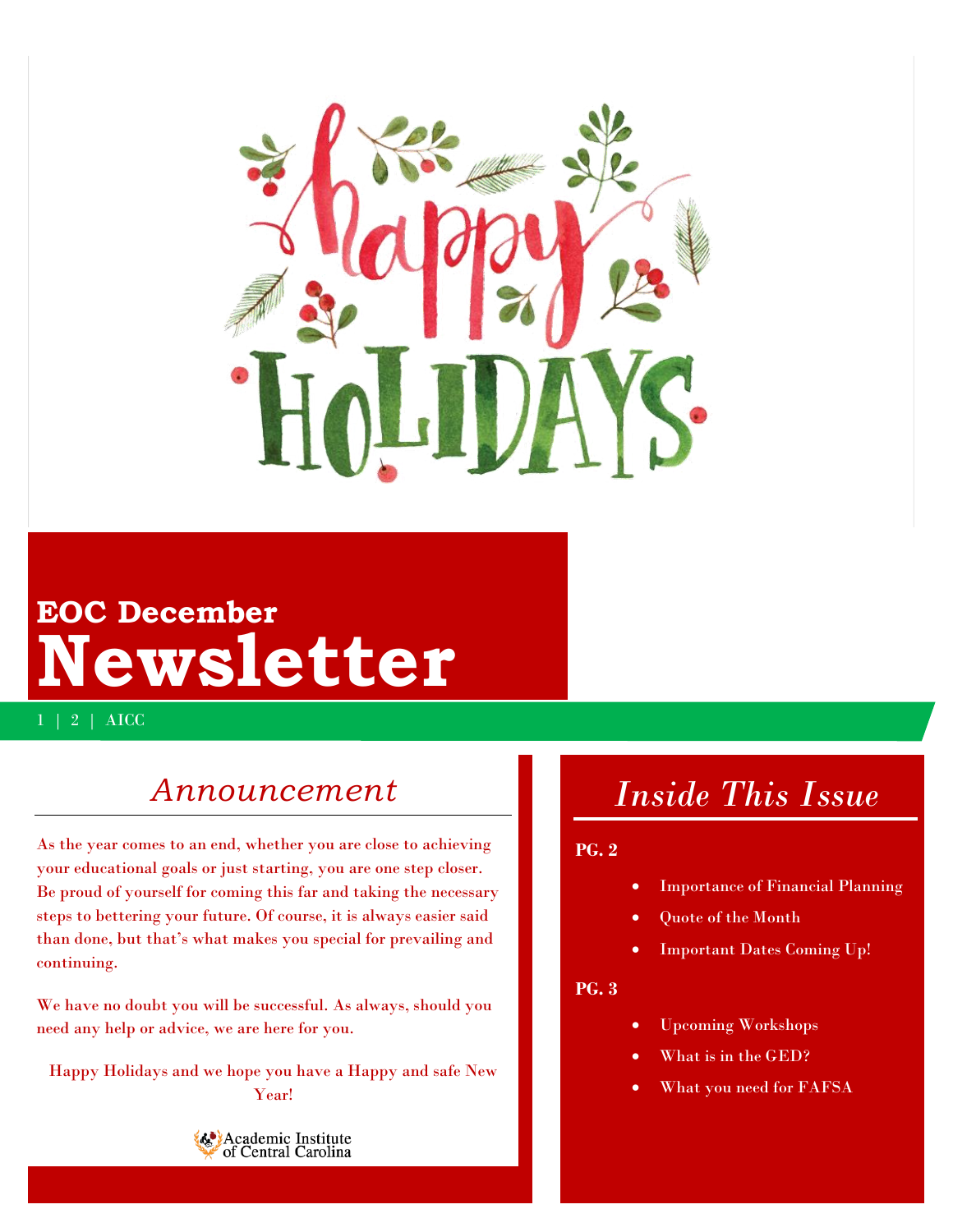## *Why is Financial Planning Important?*

- 1) A disciplined, planned process is the best way to build wealth.
- 2) Helps to avoid "get rich quick" schemes
- 3) Will ensure realistic goals are set and then a self-controlled approach can be applied towards achieving those goals
- 4) Focuses you think and plan about longterm goals
- 5) Changes and adjustments can be made easily along the way once a plan is in place



### *Important Dates*

- CPCC Winter Break December 24 January 3.
- Gaston College Winter Break December 20 January 3.
- CPCC Tuition Payment Plan option open until Monday, December 20, 2021 at 5pm.
- FAFSA applications are currently open, apply ASAP.
- CPCC Spring 2022 registration open until Sunday, January 9.
- Gaston College Spring registration open until January 6.
- Spring 2022 classes start January 10.

# "You only fail when you stop trying."